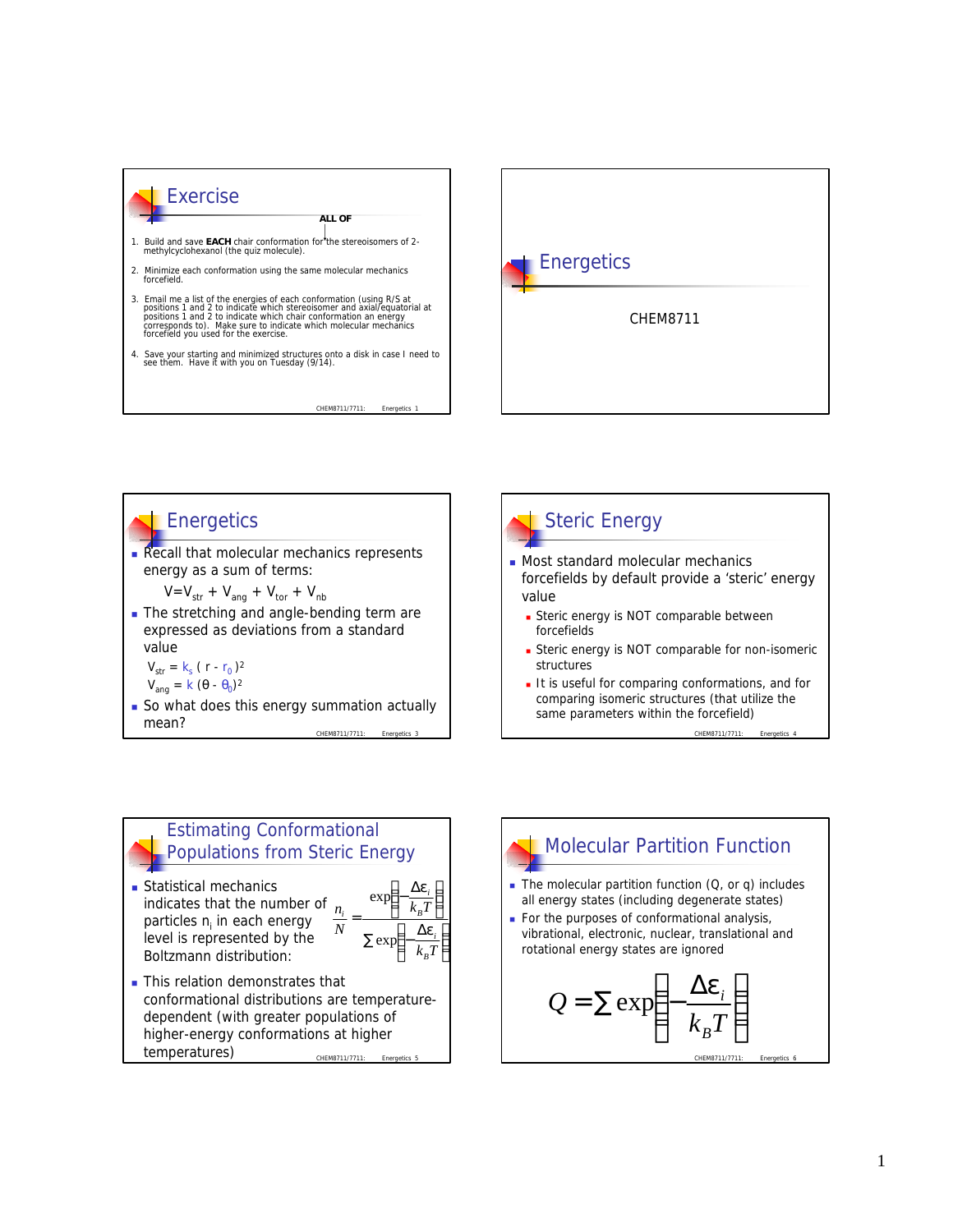## Class Exercise

Compute the fractions of  $[1R, 2R]$ -2methylcyclohexanol chair conformations at 5K and at 500K ( $k_B$ =1.381x10<sup>-23</sup> J/K) using the energies you computed in the first exercise.

CHEM8711/7711

## Strain Energy

- **Steric energies can be converted to strain** energies by the subtraction of parameterized values derived from representative 'strainless' systems
	- **Extrain energies can be compared between** different molecules
	- **Strain energies can NOT be compared between** different forcefields

CHEM8711/7711:



## **Free Energies**

#### **Helmholtz**

- **Experimentally measured under constant** temperature and volume (NVT ensemble)
- $A = -k_B T \ln Q$  where Q is the ensemble partition function
- Gibbs
	- <sup>n</sup> experimentally measured under constant temperature and pressure (NPT ensemble)
	- $G = -k_B T \ln Q + k_B TV$  (? lnQ/ ? V)

CHEM8711/7711:

# Challenge of Free Energies

- **s** Sampling, sampling, sampling
- $\blacksquare$  Since Q is the ensemble partition function, the accuracy of the free energies determined is based on the ensemble chosen, or sampled
- **n** Often energy differences are sufficient
- **Free Energy Difference Methods** 
	- **Free Energy Perturbation**
	- **n** Thermodynamic Integration
	- **Blow Growth**